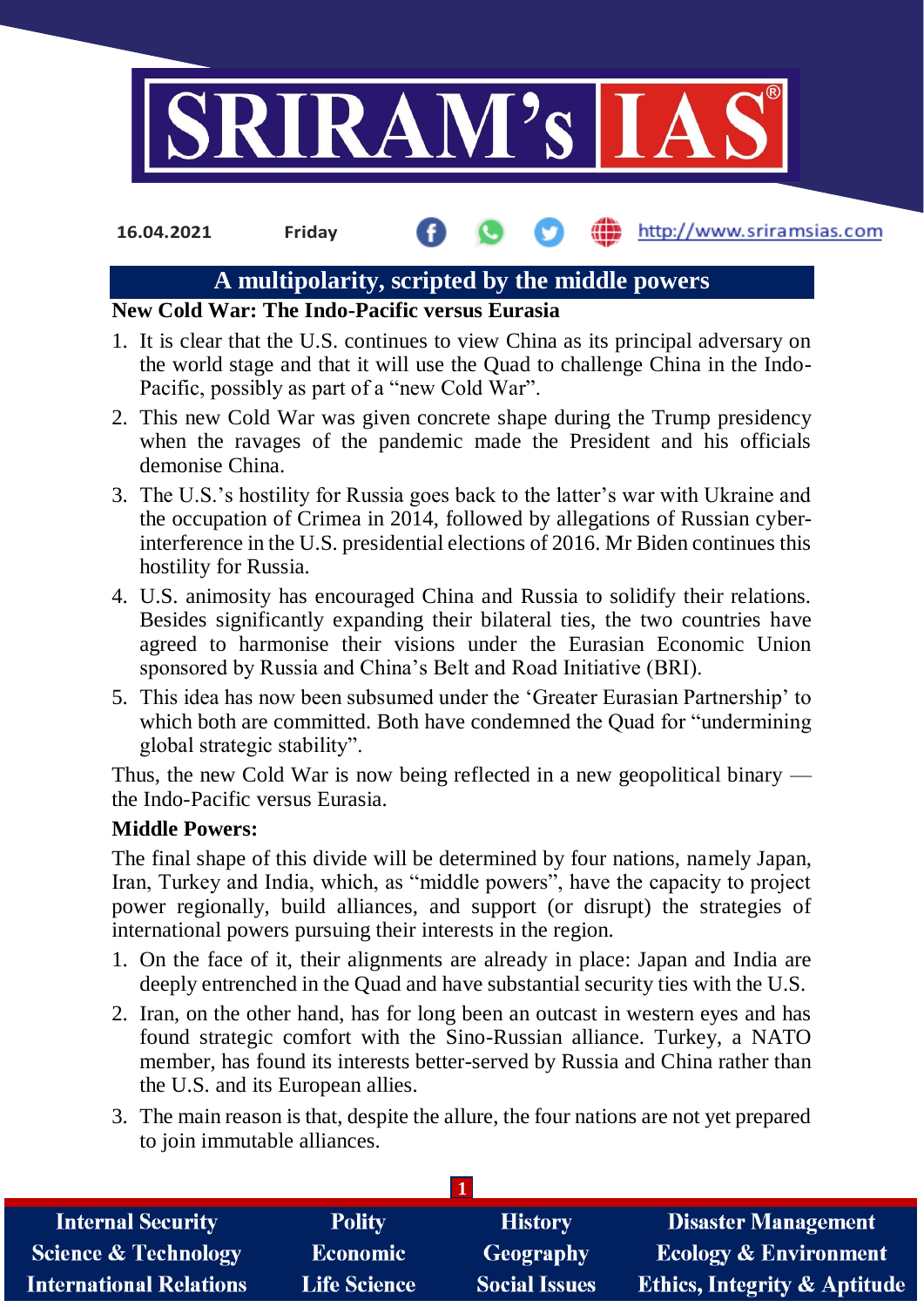

**16.04.2021 Friday**

http://www.sriramsias.com

# **Reluctant allies**

#### **JAPAN**

- 1. Japan has an ongoing territorial dispute with China relating to the Senkaku Islands in the East China Sea. Thus, the security treaty of 1951 with the U.S. has been crucial for Japan's interests.
- 2. But there is more to Sino-Japanese relations: in 2019, 24% of Japanese imports came from China, while 19% of its exports went to China, affirming the adage: Japan depends too much on the U.S. for its security and too much on China for its prosperity.

#### **INDIA**

- 1. India's ties with China have been caught in a vicious circle: as threats from China at the border and intrusions in its South Asian neighbourhood and the Indian Ocean became sharper, it moved closer to the U.S.
- 2. China has a point: while the Quad has made India a valuable partner for the U.S. in the west Pacific, neither the U.S. nor the Quad can address the challenges it faces at its 3,500-kilometre land border with China.
- 3. The 'revenge of geography' and concerns relating to the U.S.'s intrusive approach on human rights issues ensure that India will need to manage its ties with China largely through its own efforts while retaining Russia as its defence partner.

# **IRAN**

- 1. The crippling sanctions on Iran and the frequent threats of regime change make it a natural ally of the Sino-Russian axis. However, its strategic culture eschews long-term security alignments.
- 2. This will surely assert itself after sanctions are eased when the Islamic Republic of Iran will seek to redefine its strategic space and exercise independent options.

#### **Turkey:**

1. The "neo-Ottomanism" of President Recep Tayyip Erdoğan — celebrating Turkey's glory through military and doctrinal leadership across the former territories of the Ottoman empire — has been achieved through a steady

| <b>Internal Security</b>        | <b>Polity</b>       | <b>History</b>       | <b>Disaster Management</b>              |
|---------------------------------|---------------------|----------------------|-----------------------------------------|
| <b>Science &amp; Technology</b> | <b>Economic</b>     | <b>Geography</b>     | <b>Ecology &amp; Environment</b>        |
| <b>International Relations</b>  | <b>Life Science</b> | <b>Social Issues</b> | <b>Ethics, Integrity &amp; Aptitude</b> |